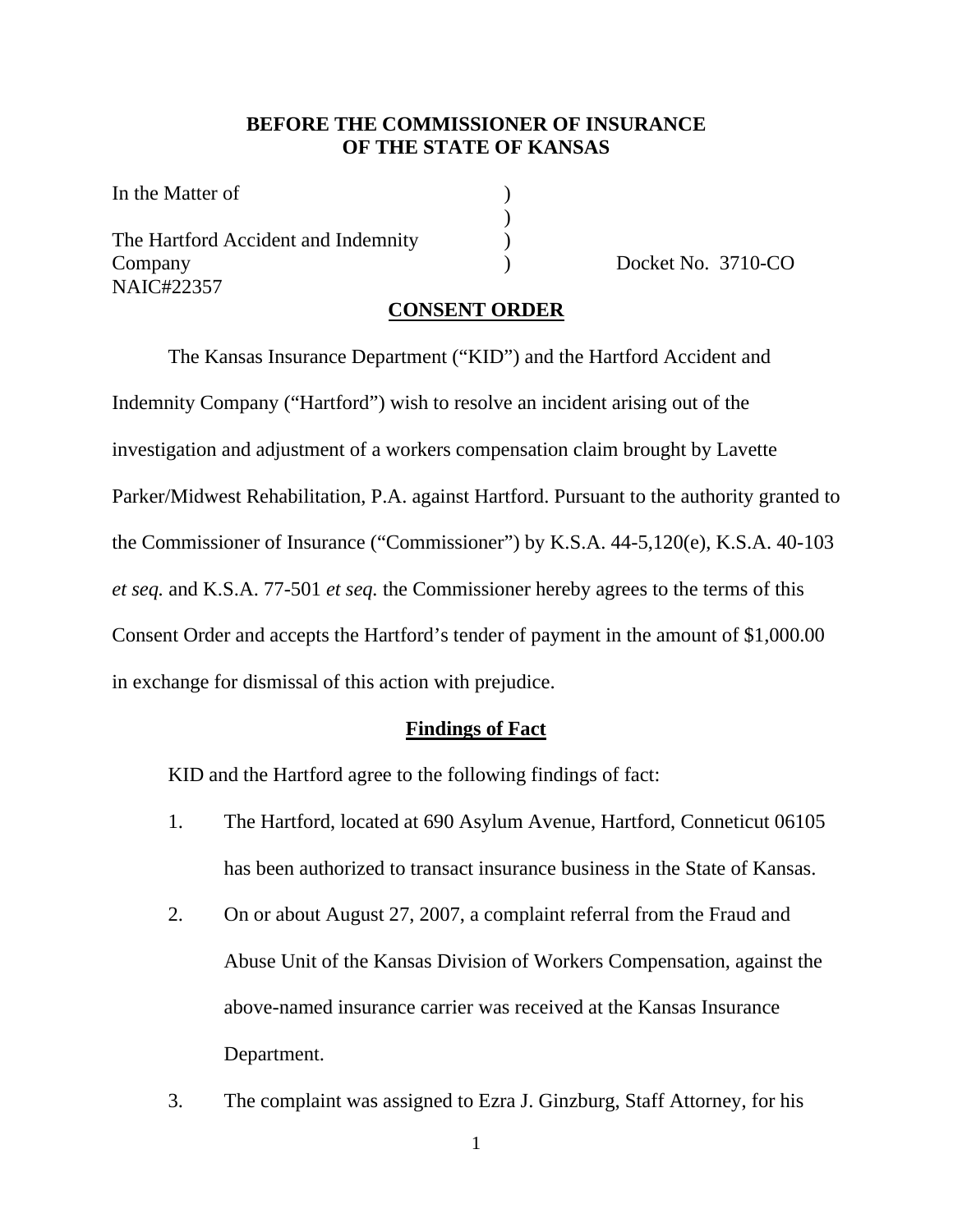review to determine if a violation of K.S.A. 44-5,120(d)(15) had taken place and specifically to find whether the insurance carrier had intentionally, knowingly and willfully failed to confirm medical compensation benefits coverage concerning medical bills duly authorized and ordered paid by an Administrative Law Judge and the Workers Compensation Appeals Board.

- 4. The Kansas Insurance Department ("KID") has jurisdiction over this matter pursuant to K.S.A. 44-5,120, K.S.A. 40-103 *et seq,* and K.S.A. 77-501.
- 5. In lieu of filing a Summary Order alleging a violation of K.S.A. 44- 5,120(d) arising out of Hartford's conduct in this Kansas workers compensation claim involving claimant Lavette Parker and in lieu of further administrative litigation in this matter by the Kansas Insurance Department for alleged acts of abusive conduct as defined in K.S.A. 44-5,120(d), both KID and Hartford have jointly agreed to the terms of this Consent Order.
- 6. KID and the Hartford jointly agree that Hartford will pay the sum of One Thousand Dollars (\$1,000.00) and KID will dismiss this action with prejudice.
- 7. KID acknowledges that Hartford admits no liability whatsoever in agreeing to this Consent Order. The payment made pursuant to this agreement shall not be construed in any fashion as an admission of liability on behalf of the Hartford or as an admission that Hartford was in any way at fault or committed any wrongful acts for the purposes of this administrative action

2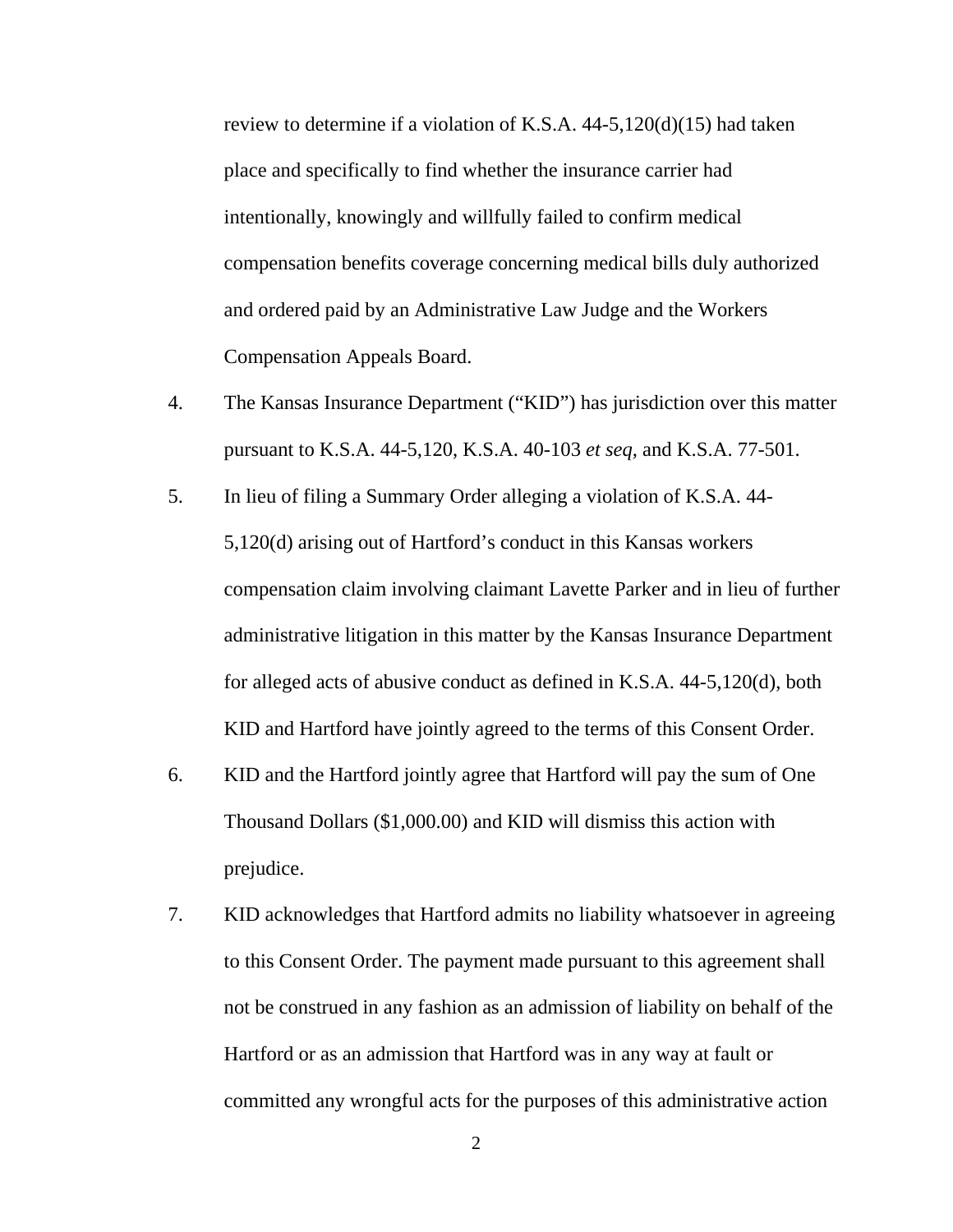or for the purposes of any other litigation, administrative or civil, arising

out of this incident including, but not limited to, Lavette Parker *v. Hartford* 

*Insurance Company*, *Docket No. 233,018*.

### **Applicable Law**

- 1. K.S.A. 77-501 *et seq.*  The Kansas Administrative Procedures Act
- 2. K.S.A. 77-601 *et seq*. The Act for Judicial Review and Civil Enforcement of Agency Action.
- 3. K.S.A. 44-5,120 *et seq*.- Fraudulent or abusive acts or practices; defined; powers, duties and functions of director of workers compensation and commissioner or insurance, etc…

## **Conclusions of Law**

# **IT IS, THEREFORE, AGREED UPON BY THE COMMISSIONER OF INSURANCE AND THE HARTFORD INSURANCE COMPANY ("THE HARTFORD"):**

a. The Hartford agrees to make a payment of One Thousand Dollars

(\$1,000) to KID in exchange for the dismissal of this action with prejudice.

8. KID acknowledges that the Hartford admits no liability whatsoever in agreeing to this Consent Order. The payment made pursuant to this agreement is in settlement of disputed claims and shall not be construed in any fashion as an admission of liability on behalf of Hartford or as an admission that Hartford was in any way at fault or committed any wrongful acts for the purposes of this administrative action or for the purposes of any other litigation, administrative or civil, arising out of this incident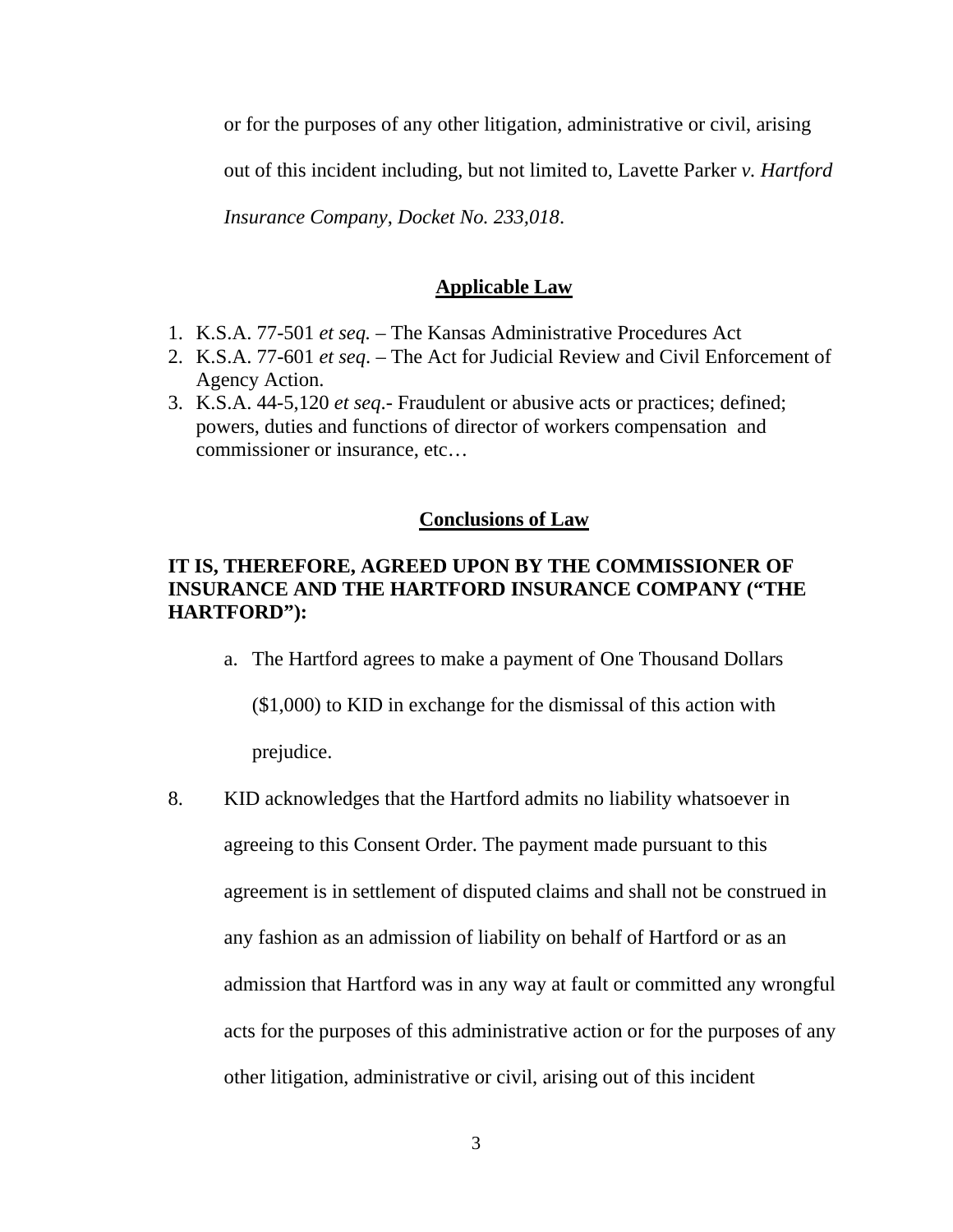including, but not limited to, LaVette Parker workers compensation claim.

- 9. The fact of this payment, the settlement negotiations between KID and Hartford the entry of this Consent Order shall not be admissible in evidence in any respect in LaVette Parker's workers compensation claim, Docket No. 233,018.
	- a. Upon the entry of this Consent Order this action shall be dismissed with prejudice.
	- b. The entry of this Consent Order is based upon a strict compromise of disputed issues between KID and the Hartford and may not be used as evidence in any other proceeding.
	- c. The Hartford shall deliver, within twenty (20) days of the entry of this Order, the sum of One Thousand Dollars (\$1,000) to Ezra J. Ginzburg, KID Staff Attorney, on behalf of the Kansas Insurance Department.
	- **d.** If payment is not made as required, KID may vacate and/or declare this

Consent Order void and proceed with a Summary Order and a hearing.

# **IT IS SO ORDERED THIS 8th DAY OF OCTOBER, 2007, IN THE CITY OF TOPEKA, COUNTY OF SHAWNEE, STATE OF KANSAS.**



Sandy Praeger Commissioner of Insurance

By: /s/ John W. Campbell John W. Campbell General Counsel